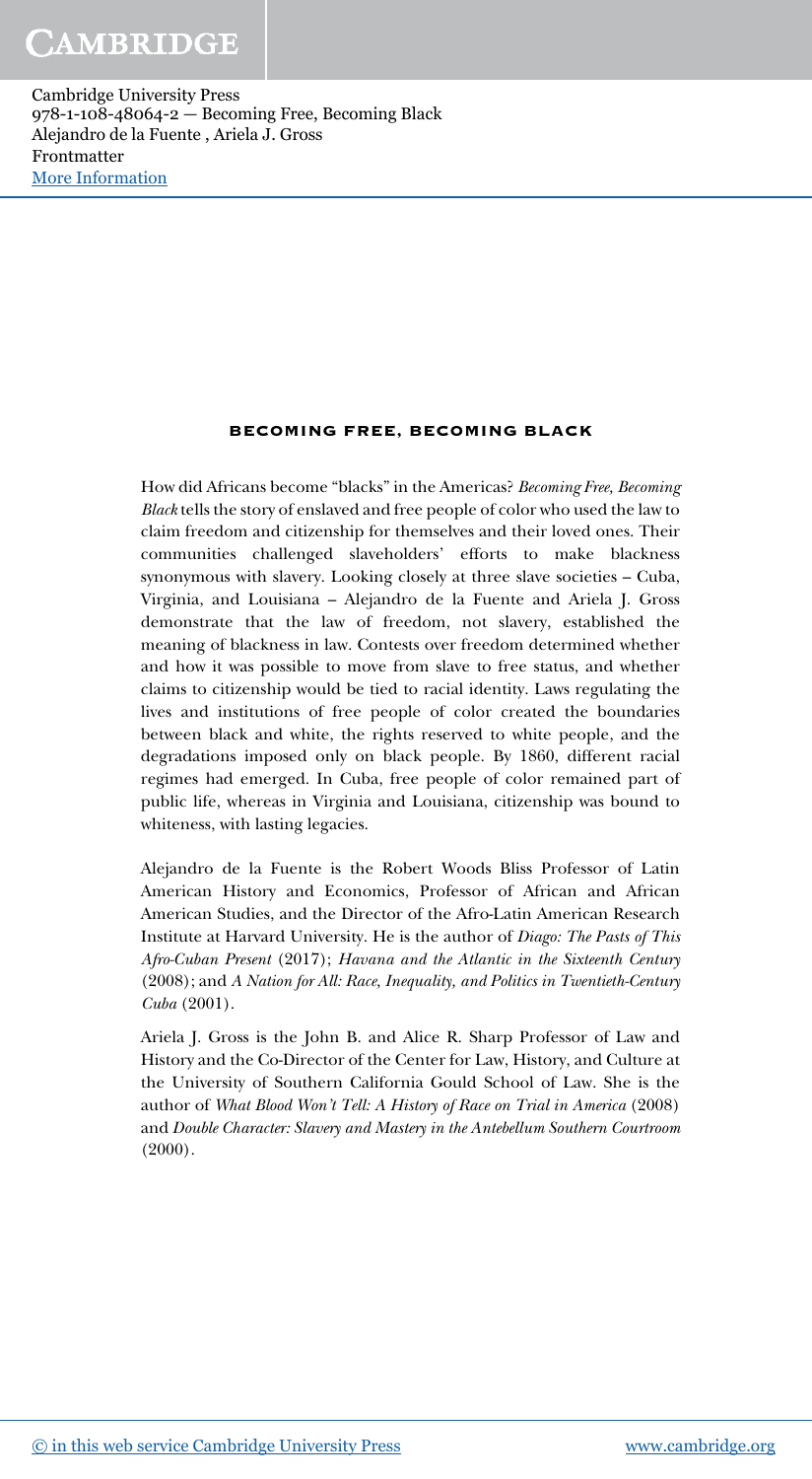# CAMBRIDGE

Cambridge University Press 978-1-108-48064-2 — Becoming Free, Becoming Black Alejandro de la Fuente , Ariela J. Gross Frontmatter [More Information](www.cambridge.org/9781108480642)



See the Studies in Legal History series website at http://studiesinlegalhistory.org/

### STUDIES IN LEGAL HISTORY

### Editors

Sarah Barringer Gordon, University of Pennsylvania Holly Brewer, University of Maryland, College Park Michael Lobban, London School of Economics and Political Science Reuel Schiller, University of California, Hastings College of the Law

### Other books in the series:

Elizabeth Papp Kamali, Felony and the Guilty Mind in Medieval England Michael A. Schoeppner, Moral Contagion: Black Atlantic Sailors, Citizenship, and Diplomacy in Antebellum America Sam Erman, Almost Citizens: Puerto Rico, the U.S. Constitution, and Empire Jessica K. Lowe, Murder in the Shenandoah: Making Law Sovereign in Revolutionary Virginia Martha S. Jones, Birthright Citizens: A History of Race and Rights in Antebellum America Cynthia Nicoletti, Secession on Trial: The Treason Prosecution of Jefferson Davis Edward James Kolla, Sovereignty, International Law, and the French Revolution Assaf Likhovski, Tax Law and Social Norms in Mandatory Palestine and Israel Robert W. Gordon, Taming the Past: Essays on Law and History and History in Law Paul Garfinkel, Criminal Law in Liberal and Fascist Italy Michelle A. McKinley, Fractional Freedoms: Slavery, Intimacy, and Legal Mobilization in Colonial Lima, 1600–1700 Mitra Sharafi, Law and Identity in Colonial South Asia: Parsi Legal Culture, 1772– 1947 Karen M. Tani, States of Dependency: Welfare, Rights, and American Governance, 1935–1972 Stefan Jurasinski, The Old English Penitentials and Anglo-Saxon Law Felice Batlan, Women and Justice for the Poor: A History of Legal Aid, 1863–1945 Sophia Z. Lee, The Workplace Constitution from the New Deal to the New Right Michael A. Livingston, The Fascists and the Jews of Italy: Mussolini's Race Laws, 1938–1943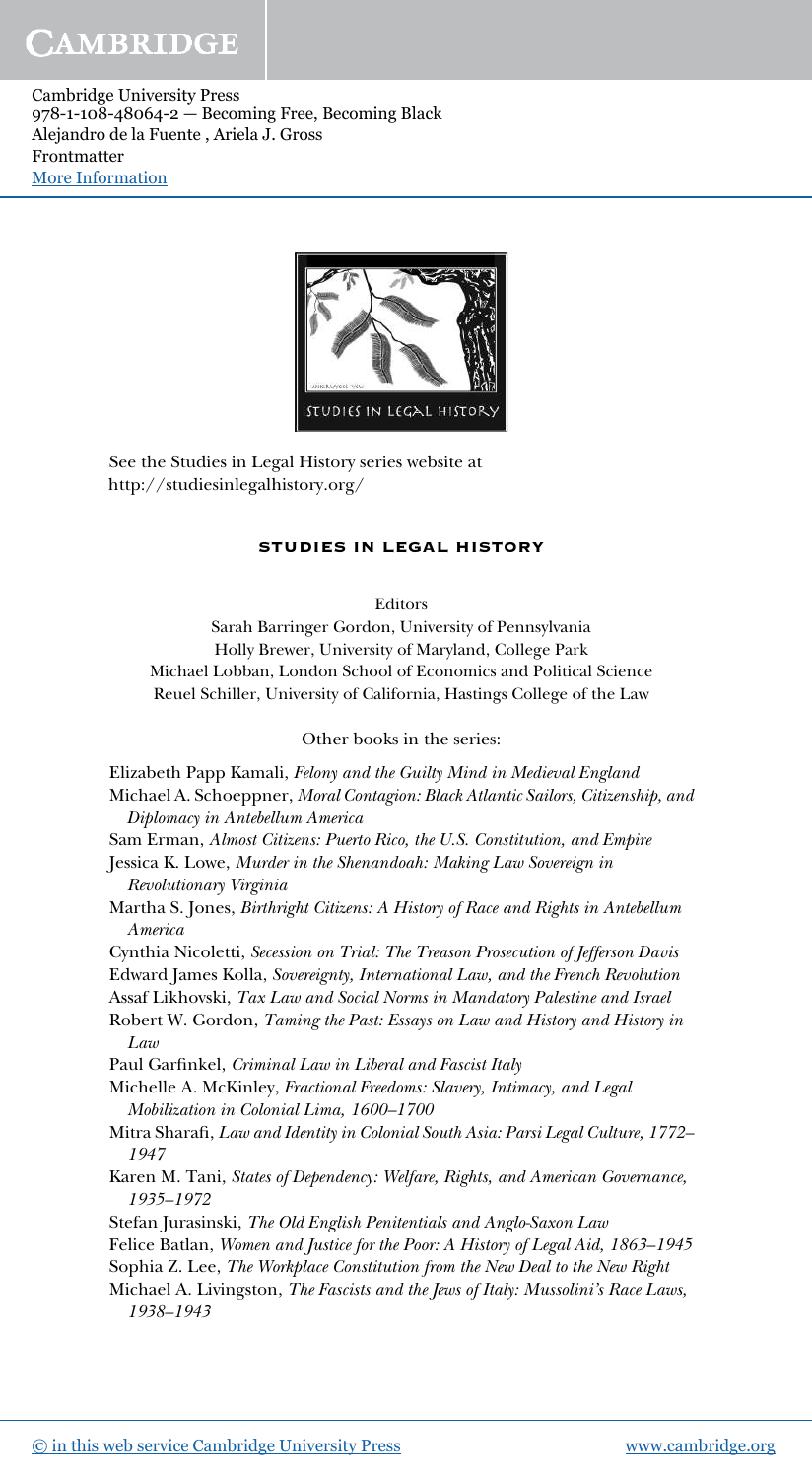> ALEJANDRO DE LA FUENTE ARIELA J. GROSS

> > *<u>B-1-10-1-10</u>*

# BECOMING ₹┣┣ BECOMING **CK**

RACE, FREEDOM, AND LAW IN CUBA, VIRGINIA, AND LOUISIANA

\*\*\*\*



[© in this web service Cambridge University Press](www.cambridge.org) www.cambridge.org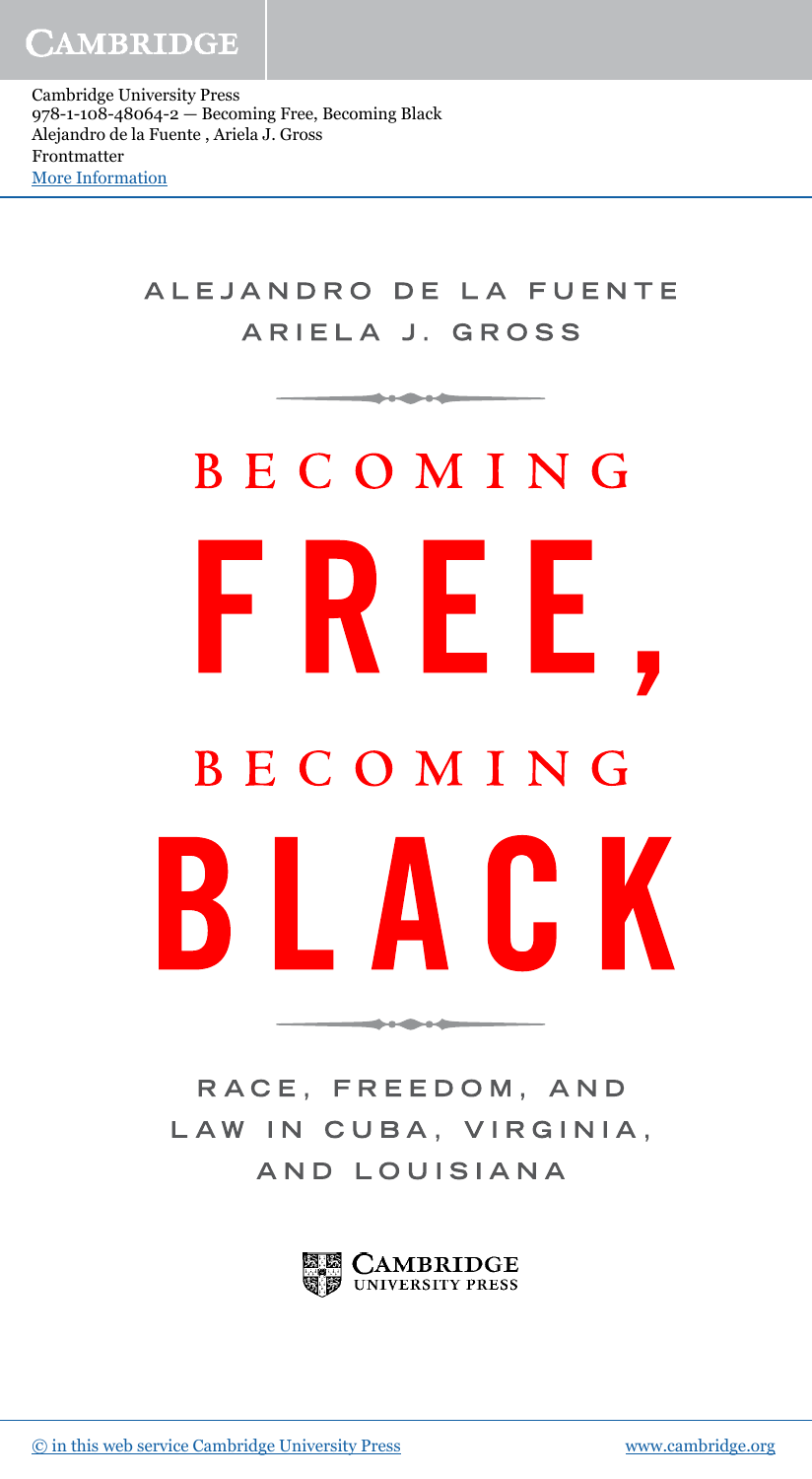CAMBRIDGE

Cambridge University Press 978-1-108-48064-2 — Becoming Free, Becoming Black Alejandro de la Fuente , Ariela J. Gross Frontmatter [More Information](www.cambridge.org/9781108480642)

### **CAMBRIDGE UNIVERSITY PRESS**

University Printing House, Cambridge CB2 8BS, United Kingdom

One Liberty Plaza, 20th Floor, New York, NY 10006, USA

477 Williamstown Road, Port Melbourne, VIC 3207, Australia

314–321, 3rd Floor, Plot 3, Splendor Forum, Jasola District Centre, New Delhi – 110025, India

79 Anson Road, #06–04/06, Singapore 079906

Cambridge University Press is part of the University of Cambridge.

It furthers the University's mission by disseminating knowledge in the pursuit of education, learning, and research at the highest international levels of excellence.

> www.cambridge.org Information on this title: www.cambridge.org/9781108480642 DOI: 10.1017/9781108612951

> > © Alejandro de la Fuente and Ariela J. Gross 2020

This publication is in copyright. Subject to statutory exception and to the provisions of relevant collective licensing agreements, no reproduction of any part may take place without the written permission of Cambridge University Press.

First published 2020

Printed in the United Kingdom by TJ International Ltd. Padstow Cornwall

A catalogue record for this publication is available from the British Library.

ISBN 978-1-108-48064-2 Hardback

Cambridge University Press has no responsibility for the persistence or accuracy of URLs for external or third-party internet websites referred to in this publication and does not guarantee that any content on such websites is, or will remain, accurate or appropriate.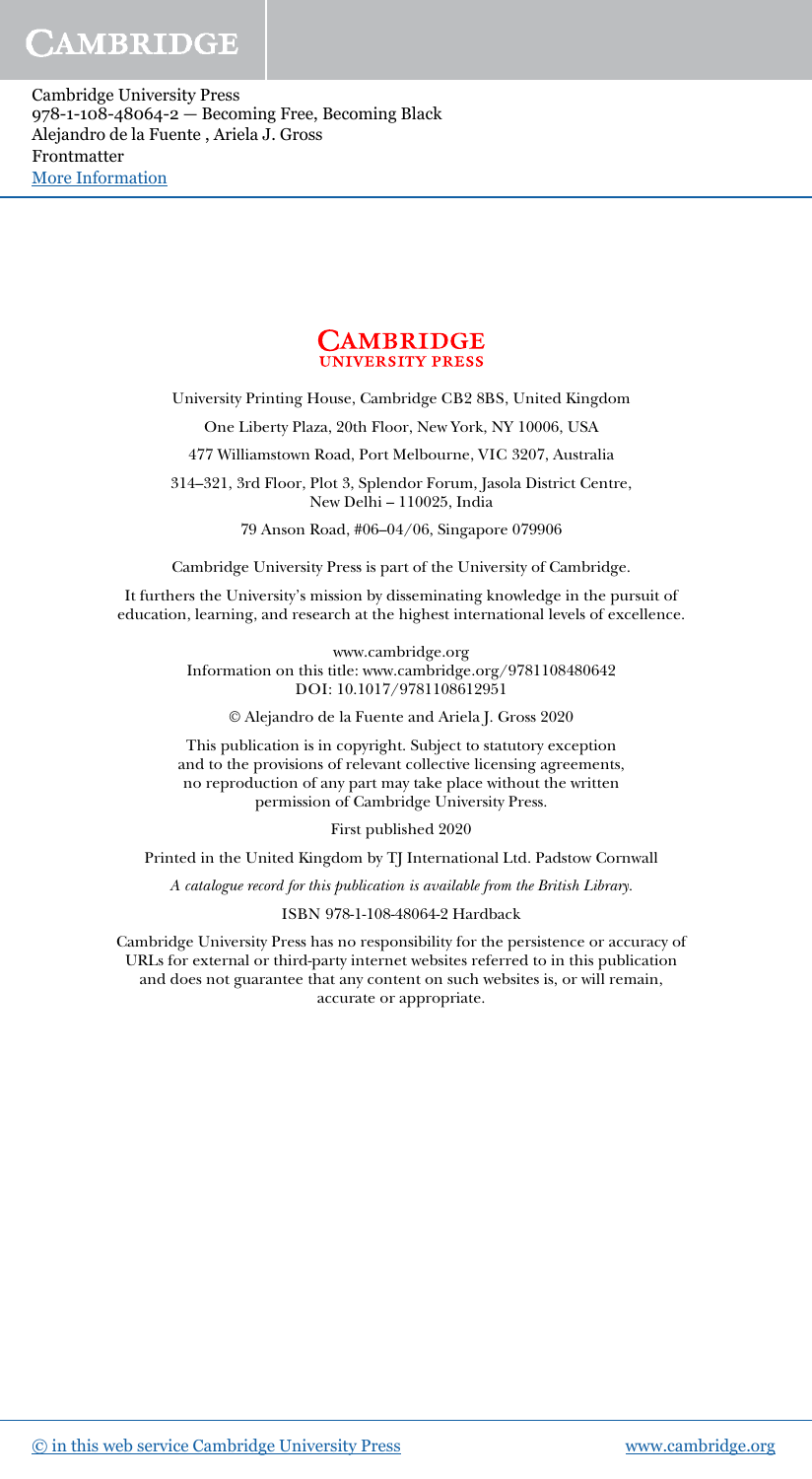## Contents

| List of Figures and Tables<br>page vi<br>Preface<br>List of Abbreviations | ix<br>xiv |
|---------------------------------------------------------------------------|-----------|
|                                                                           |           |
| 1 "A Negro and by Consequence an Alien": Local Regulation                 |           |
| 2 The "Inconvenience" of Black Freedom: Manumission,                      |           |
| 3 "The Natural Right of All Mankind": Claiming Freedom in                 |           |
| 4 "Rules for Their Expulsion": Foreclosing Freedom,                       |           |
| 5 "Not of the Same Blood": Policing Racial Boundaries,                    |           |
| Conclusion: "Home-Born Citizens": The Significance of Free                |           |
|                                                                           |           |
|                                                                           |           |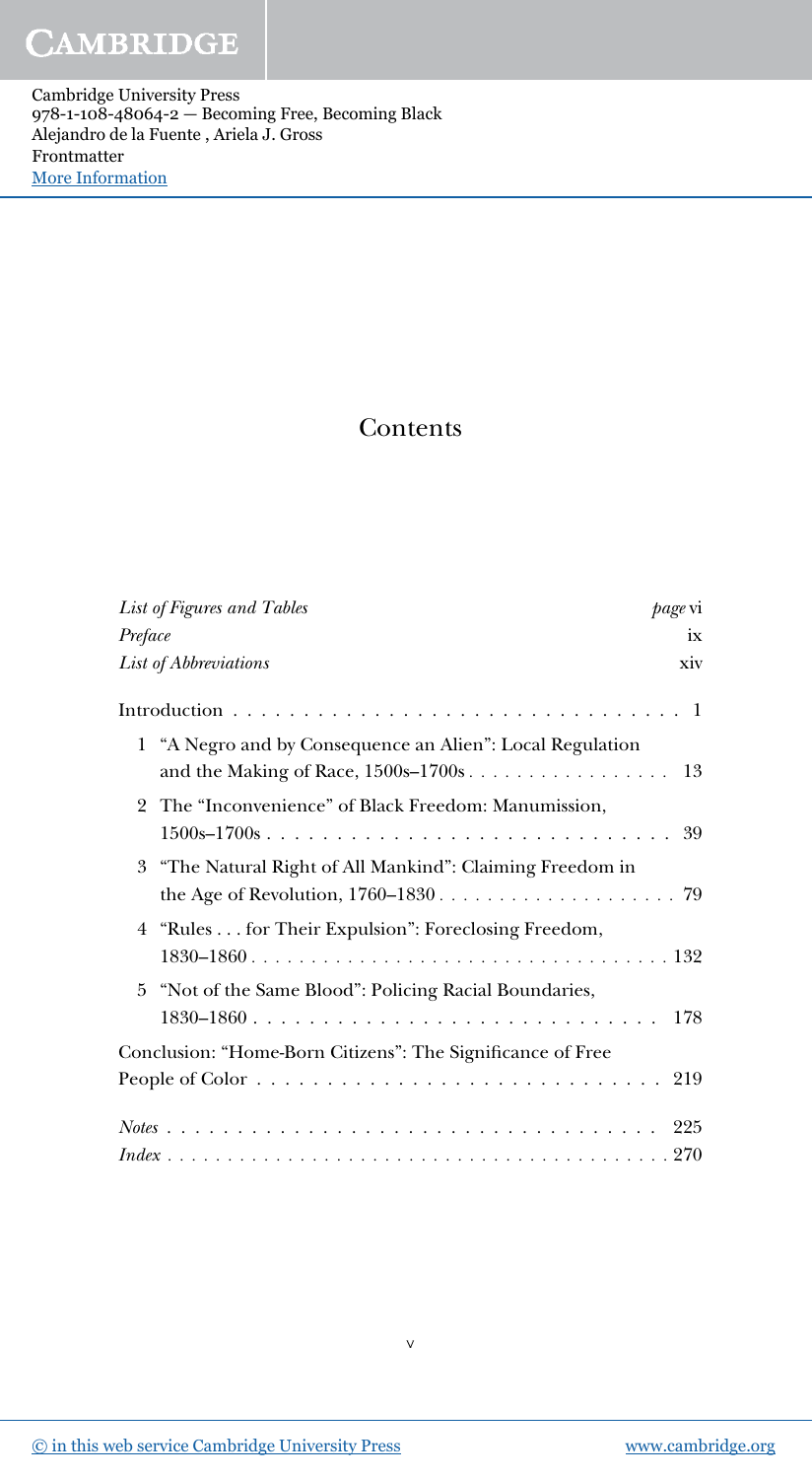# Figures and Tables

### FIGURES

| 1.  |                                                                                   |     |
|-----|-----------------------------------------------------------------------------------|-----|
| 2.  |                                                                                   |     |
| 3.  |                                                                                   |     |
| 4.  |                                                                                   |     |
| 5.  |                                                                                   |     |
| 6.  |                                                                                   |     |
| 7.  |                                                                                   |     |
| 8.  |                                                                                   |     |
| 9.  | Santiago v. Antonio Moreira freedom suit, 1826 107                                |     |
| 10. |                                                                                   | 115 |
|     | 11. Victoria, Francisca, and Luisa request letters of freedom                     | 120 |
| 12. |                                                                                   | 124 |
| 13. |                                                                                   | 136 |
| 14. | "Horrid Massacre in Virginia"                                                     | 138 |
| 15. | View of the Main Promenade of Havana $\ldots$ ,                                   | 154 |
| 16. | A legal demand presented on behalf of the enslaved driver Agustin .               | 172 |
|     | 17. Luisa Vasquez requests a new master                                           | 174 |
|     | 18. First African Baptist Church, Richmond, Virginia                              | 192 |
| 19. |                                                                                   | 194 |
| 20. | Free woman of color with her daughter $\dots$                                     | 198 |
| 21. | "Not a negro" certificate of Lavinia Sampson                                      | 202 |
| 22. | A portrait, in the <i>costumbrista</i> tradition, of free women of color $\ldots$ | 210 |
|     | 23. Petition of Ann Riter for reenslavement                                       | 223 |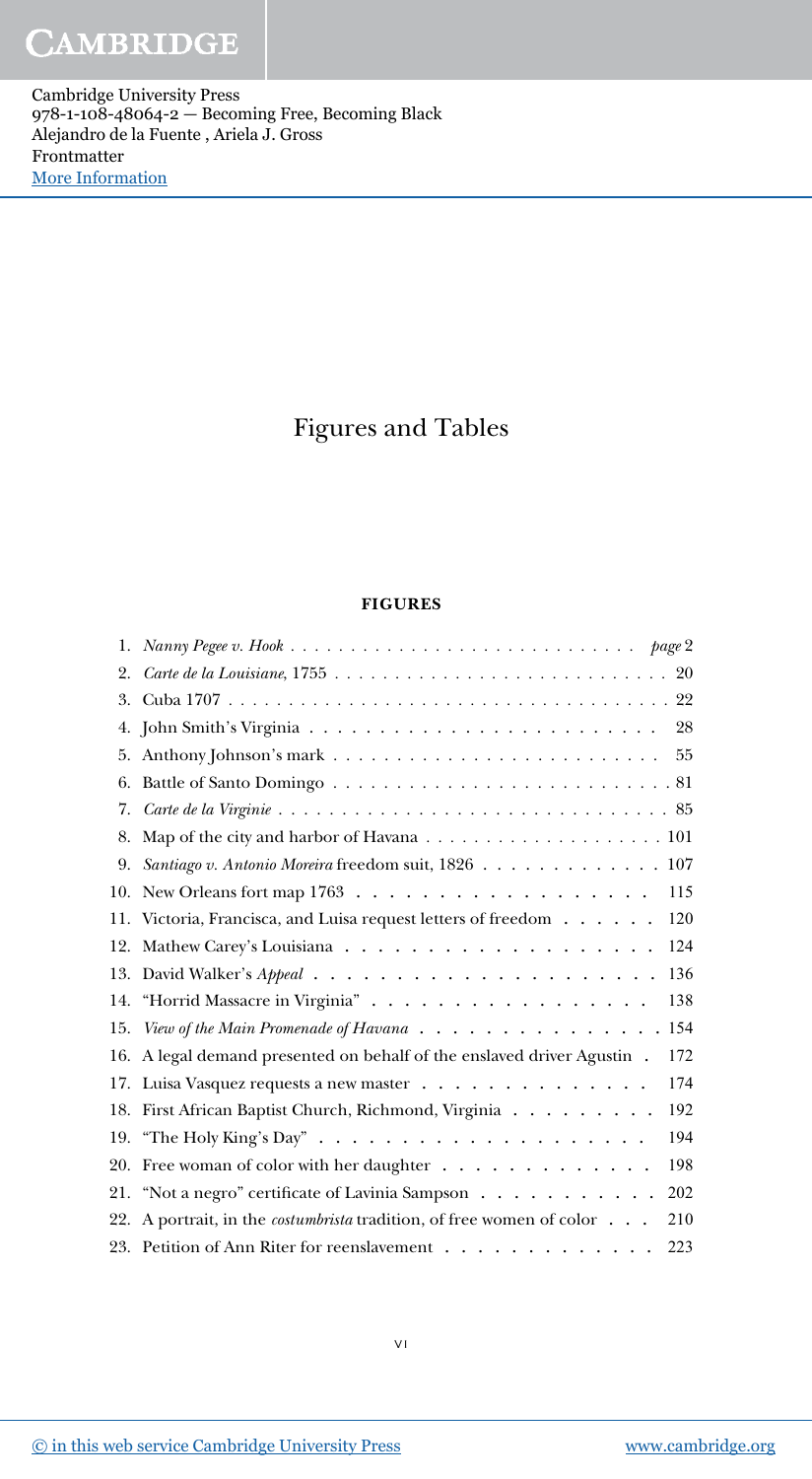### LIST OF FIGURES AND TABLES

### TABLES

| 1. Populations by Race and Status, ca. 1770 $\ldots \ldots \ldots \ldots \ldots \ldots$ |  |
|-----------------------------------------------------------------------------------------|--|
| 2. Free Population of Color as Percent of Total Population, 1770–1860 . 156             |  |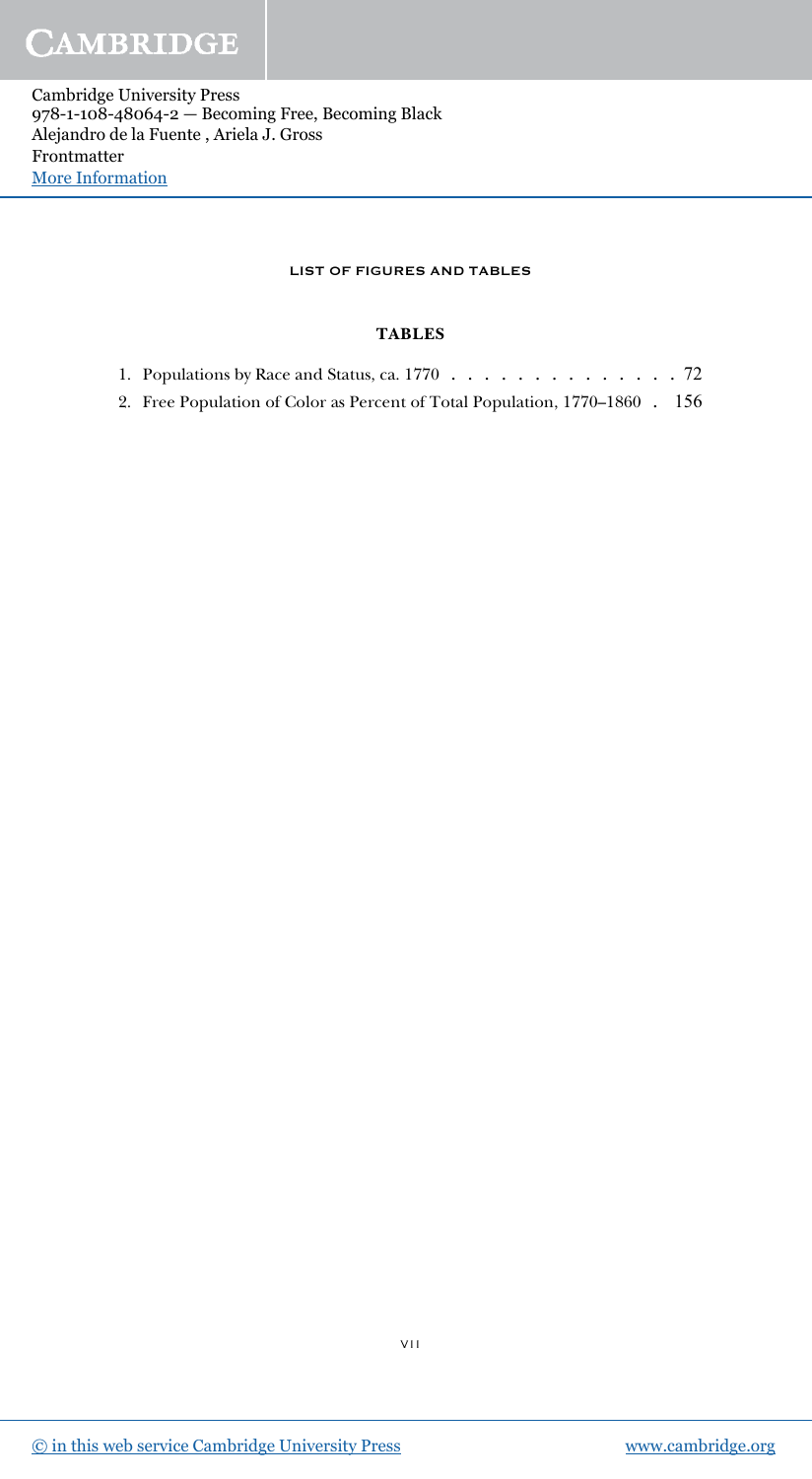# Preface

We each grew up in a society in which a person's life chances – wealth, education, and even possibility of incarceration – are ordered by "race." Although we grew up a thousand miles apart, Alejandro in the bustling and seemingly integrated city of Havana, Cuba, and Ariela in the posh university town of Princeton, New Jersey, in the United States, we both grew up white, and this gave us opportunities people of color in the same places did not have. Both of us grew up aware of this fundamental injustice, and we came to the study of law and of history to gain some purchase on its origins. Although we do not believe there is a straight line from the past we explore in this book to the present day, we do believe that understanding the origins of race, across the New World, requires us to study slavery and the slave trade from their beginnings, as we do here. How did Africans who came to the Americas become "blacks"?

This book started serendipitously. In 2002 we participated in a panel on law and slavery at the annual conference of the American Society of Legal History. It was an improbable place to meet, as these conferences at the time were fairly Anglocentric in emphasis, with very little representation of Latin American topics. Also on the panel were the African American women's historian Martha Jones and historian of slavery Walter Johnson, both of whom had recently begun to write about law, slavery, and freedom. We did not know it at the time, but this comparative panel would lead to a process of collaboration and exchange that, along the way, became a book. And a friendship.

The panel itself was a creation of program committee member Rebecca J. Scott, who was adamant about the need to bring legal historians of race and slavery from across the Americas into a shared

ix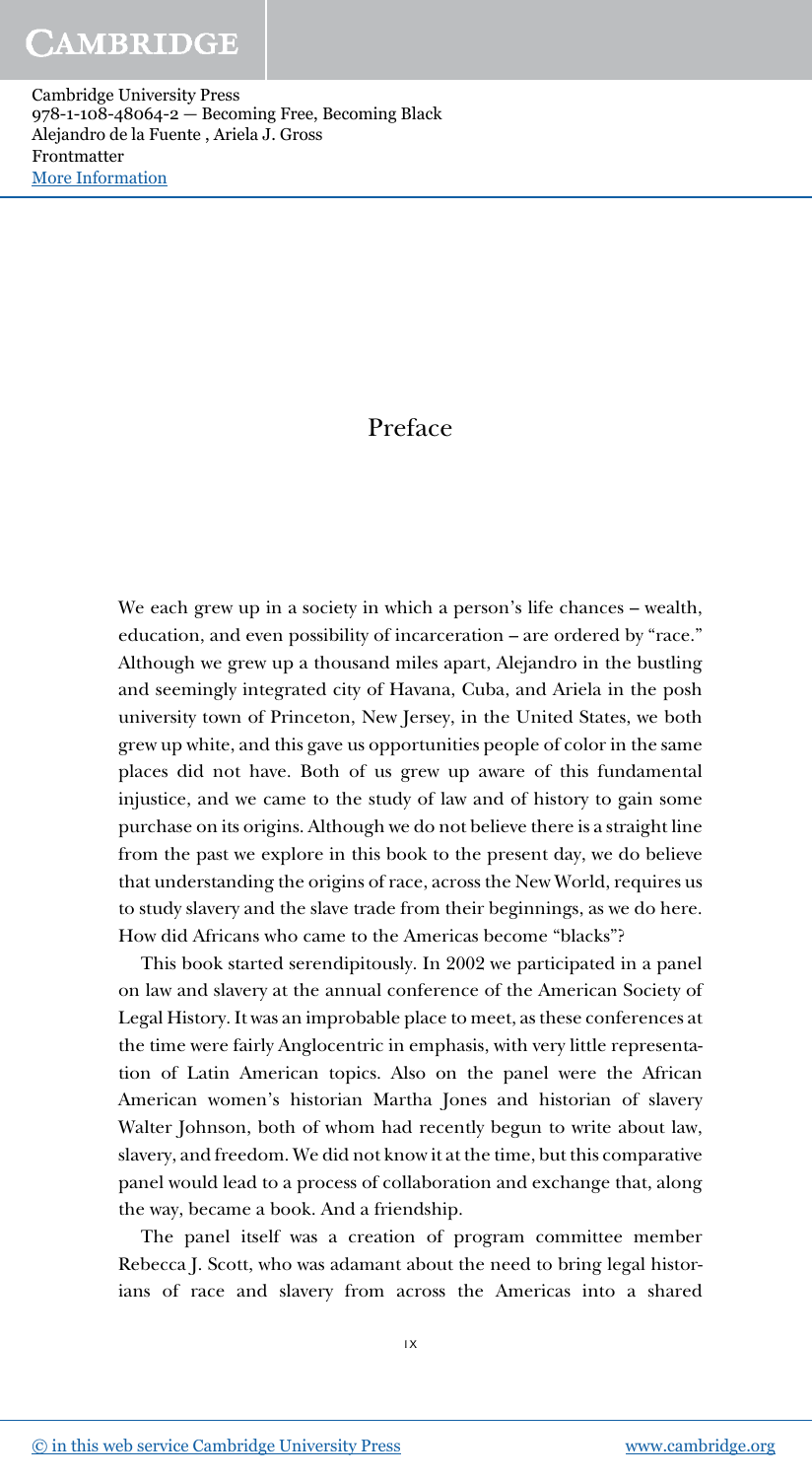### PREFACE

conversation. Over the years, our project has benefited enormously from Rebecca's collegiality, enthusiasm, and groundbreaking scholarship. By the mid- to late 2000s there was something of an informal group of scholars interested in comparative questions that met more or less regularly at various universities around the globe and that functioned as an incubator for projects like ours. Participating in these meetings were scholars from whom we have benefited a great deal. In addition to Rebecca and Martha, they include Manuel Barcia, Ada Ferrer, Keila Grinberg, Jean Hébrard, Silvia Hunold Lara, Richard Turits, and Michael Zeuske.

We arrived at the ASLH panel through very different personal and intellectual trajectories. Ariela had written a book about the history of the everyday law of slavery in the U.S. Deep South that emphasized local culture and law, drawing on cases from five state courts but with its deepest evidentiary base in an exhaustive study of trials in one county in Mississippi, including not only the testimony from the trials themselves but also census records, tax records, land records, newspaper articles, personal papers, and other local archival materials. This study had immersed her in the particularities of law on the ground, with little attention to comparative questions. By 2002 she was working on a second book, a far broader study of race and racism in America encompassing two centuries and the entire United States, but also using local case studies and trial records. This project, because it raised theoretical questions about the nature of racial categories and their construction in law and other discourses, brought her back to the comparative questions she had first encountered as a student of George Fredrickson, the great comparative historian of black freedom and white supremacy in the United States and South Africa. She also drew on the insights of her other mentor and teacher, Bob Gordon, whose writings on critical legal histories inspired a generation of legal historians to think about the mutual constitutiveness of law and culture, and whose comparative studies of law and efforts to repair past injustice continue to inform all of her thinking about slavery and race.

Alejandro's work, like that of any scholar of slavery and race in Latin America, was always implicitly comparative. Many of the questions, methods, and frames of reference used to study slavery and race in Latin

x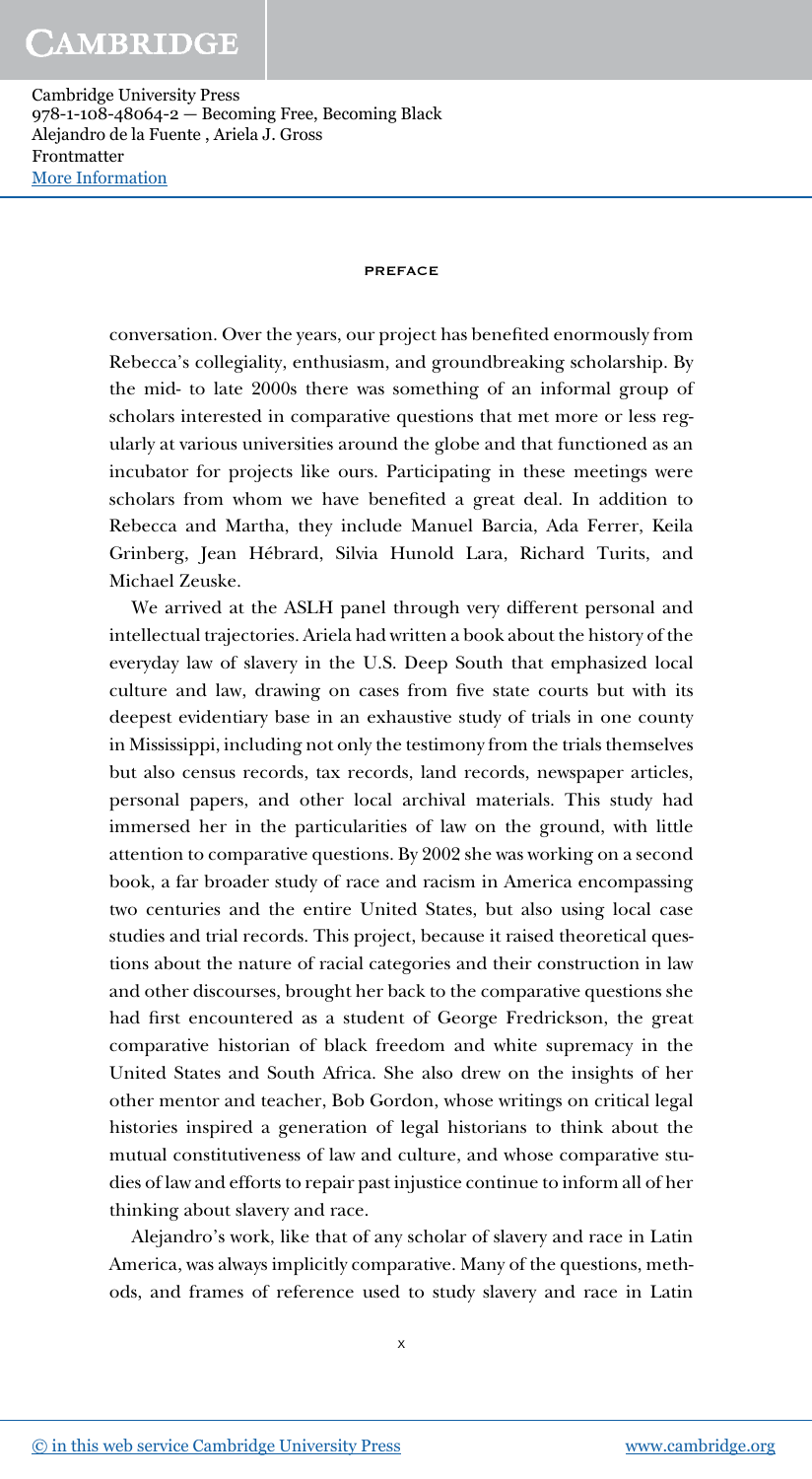### PREFACE

America developed in dialogue with scholarship produced in the United States. It is also no coincidence that Alejandro's mentor, Manuel Moreno Fraginals, worked and coauthored papers with American scholars, such as Stanley Engerman and Herbert Klein. Alejandro then went on to work with George Reid Andrews, whose own comparative studies look to the interior of Afro-Latin America. All of these scholars have influenced our work in fundamental ways – in fact, in many more ways than we can acknowledge here.

We may have come from different intellectual traditions, but we share several things that made our collaboration possible, perhaps even plausible. First, there is our common concern about the enduring, ongoing, and devastating impact of racial constructs and ideologies in the Americas. We also share a passion for primary sources and archival research. Working through dusty, barely known, and difficult to read legal files is our definition of a good time. Finally, we share the conviction that the law cannot be reduced, as many previous comparatists have implied, to the illusory certitude of written edicts or statutes. We see the law as a set of claims, counterclaims, and conflicts that produce contentious vernacular understandings of rights and justice, with the participation of different social actors, including slaves. We find slave "agency" not only in enslaved individuals' attempts to use the law to their advantage, but also in their relentless efforts to advance their own understanding of rights and fairness.

Thus, our book examines the development of the legal regimes of slavery and race in Cuba, Virginia, and Louisiana, but it does so from the bottom up, using the initiatives of slaves and free people of color as a guide. It is a synthetic book in the sense that it covers three and a half centuries in three different locations, but is a synthesis based on primary sources and our own archival research. Indeed, what made the project daunting was the need to conduct primary research on places and periods we had not studied before (like colonial Virginia) and on topics that had not been at the center of our previous work. But we knew that to move old comparative debates into new territory, it was necessary to be grounded locally, to recover slaves' lives and actions, and to be attentive to change across time. That could be achieved only through the nittygritty of archival research. It became evident to both of us that a project of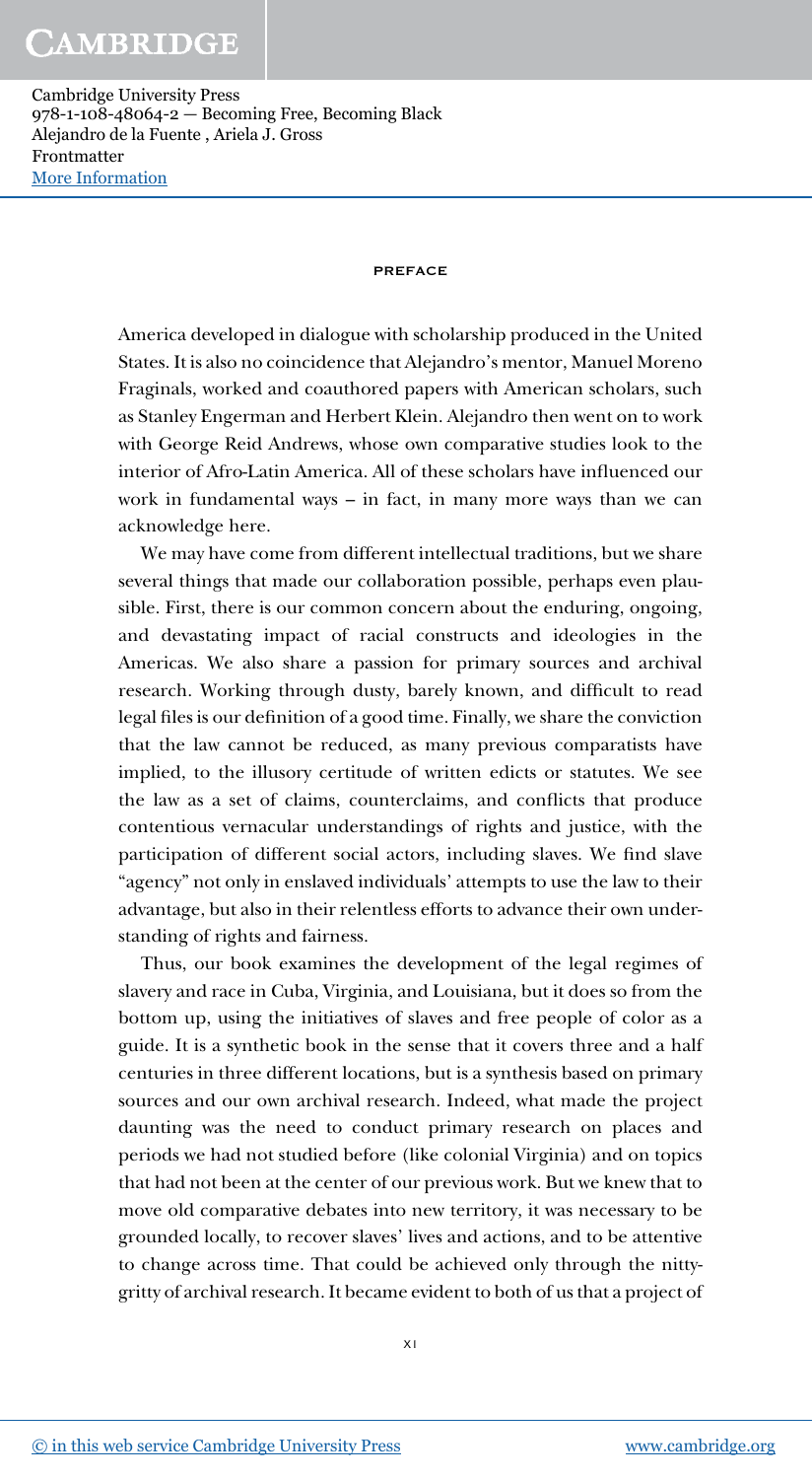### PREFACE

this scope, based on primary research, required collaborating in ways that historians rarely do.

The local court records and other materials we consulted are mostly to be found on paper in the archives of Cuba, Louisiana, and Virginia. Alejandro collected records from archives in Havana, Seville, and Madrid over many years, sometimes on his own and at other times with the help of assistants, as having access to Cuban archives has been difficult for him since he moved to the United States. Ariela visited the Library of Virginia in Richmond many times to photograph the colonial court records of Accomack and Northampton Counties, as well as the original trial records of freedom suits and "free negro and slave records" from every Virginia county, for the late eighteenth and nineteenth centuries, which the Library of Virginia archivists have aggregated into their own collections. Moreover, all of the Virginia chancery court cases and legislative petitions have been digitized by the library, so she was able to collect hundreds of cases and petitions online. In Louisiana, colonial judicial records are held at the Louisiana Historical Center in New Orleans, where Ariela photographed original copies of freedom suits, as well as at the New Orleans Notarial Archives, where she read and copied all of the records of notary Francisco Broutin, who worked for several decades in New Orleans, as a sample of the many notarial records of manumission from the Spanish period. Orlando Rivero Valdés transcribed and translated the Spanish judicial records and notarial records that she collected. The nineteenth-century trial records of the Louisiana Supreme Court, held at the University of New Orleans, have now been digitized and are all available online, which made it possible for Alejandro to read them as well. Many other sources concerning Louisiana and Virginia are also available online, which is not the case with Cuban materials.

We presented different chapters of the manuscript at numerous conferences and events. Particularly useful were discussions in law and history workshops, where we presented our work together, at the University of Michigan, Princeton University, the University of North Carolina–Chapel Hill, Tulane University, the University of Pennsylvania, New York University, and Stanford University, as well as at our home institutions, the University of Southern California and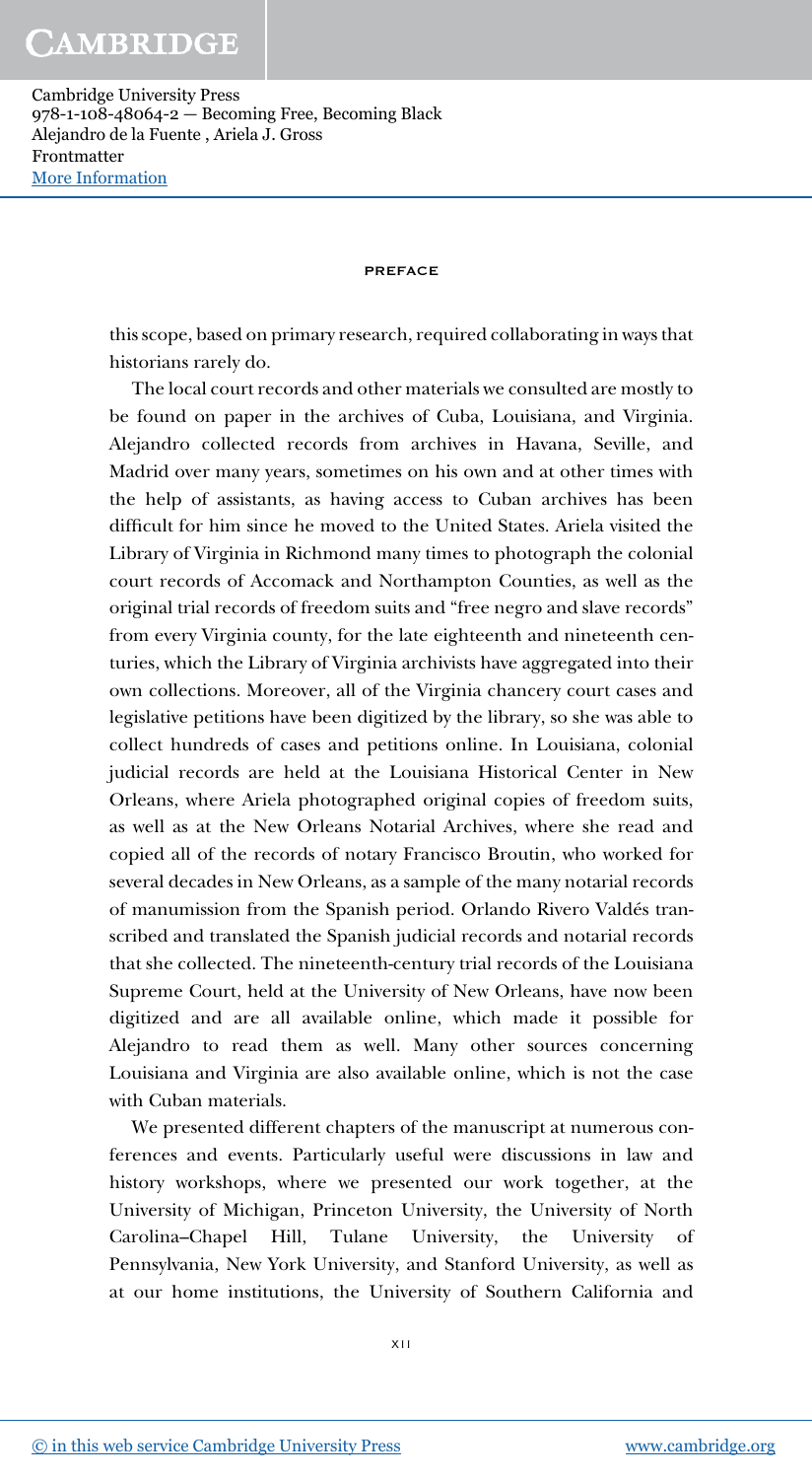### PREFACE

Harvard University. Participants in these workshops raised poignant questions, leading us to clarify key arguments. Ariela also benefited from discussions of this work, and about race in a comparative perspective more generally, with Yasuko Takezawa and colleagues at the University of Kyoto and others who participated in the symposium titled A Japan-Based Global Study of Racial Representations, and with Jean-Fred Schaub, Silvia Sebastiani, Eric Fassin, Pap Ndiaye, Johann Michel, Paul Schor, Clément Thibeaud, Federica Morelli, and colleagues at the École des Hautes Études en Sciences Sociales in Paris, over the course of many visits there, as well as with participants in faculty workshops at Tel Aviv University, UC Berkeley, Boston University, DePaul University, the American Bar Foundation, Chicago-Kent Law School, and Vanderbilt University. We finished the manuscript with the generous support of a collaborative research grant from the American Council of Learned Societies. Ariela is also grateful for a fellowship from the Center for Advanced Study in the Behavioral Sciences at Stanford, which gave her the time to finish writing in 2017–2018. We thank the many colleagues who gave us invaluable comments on chapters along the way, including Bob Gordon, Dirk Hartog, Sam Erman, Nomi Stolzenberg, Hilary Schor, Jean Hébrard, and of course Rebecca Scott. And we are particularly indebted to those who read and gave us comments on the full manuscript: George Reid Andrews, Martha Jones, Bianca Premo, Leslie Harris, Renee Romano, Wendy Wall, Alice Yang, Karen Dunn-Haley. We also thank the students in the seminar Comparative Slavery and the Law: Africa, Latin America, and the United States, which Alejandro teaches with Emmanuel Akyeampong at Harvard, for their comments and suggestions, and James Bennett for invaluable research assistance.

Finally, a note to Sally Gordon. Her friendship, her careful, critical reading of the manuscript, and her boundless enthusiasm for this project kept us going. We gratefully acknowledge her generous and numerous suggestions, which made this book better. Debbie Gershenowitz edited with a keen eye, and shepherded the book skillfully and cheerfully through the production process. Our spouses, Jon Goldman and Patricia (Patri) Gonzalez, tolerated our absences and preoccupations with good humor, asking only occasionally whether we were done yet.

xiii